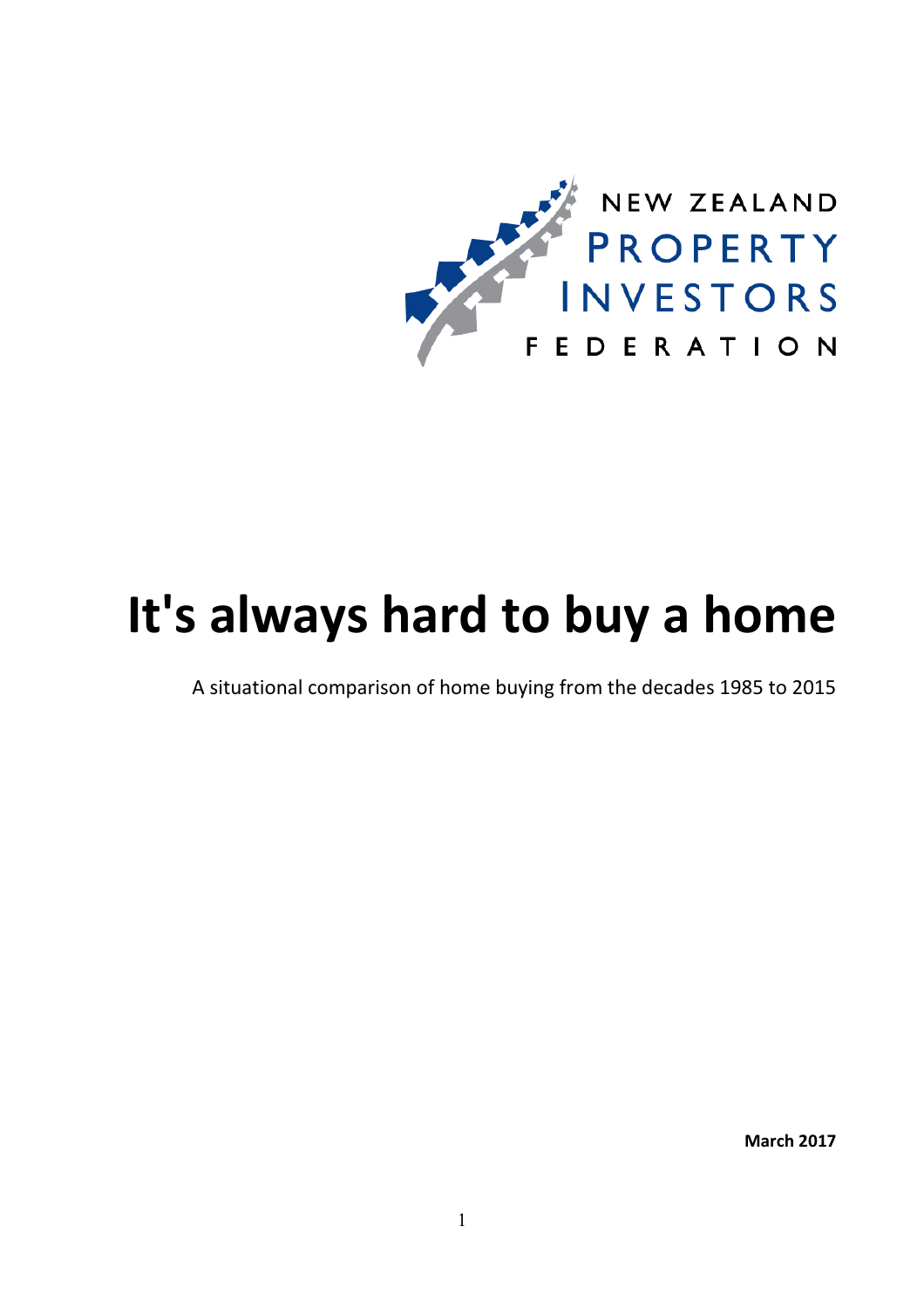#### Report prepared by

Property Investors' Federation of New Zealand Inc PO Box 20039, Bishopdale Christchurch

Andrew King (Executive Officer) Email: andrew@nzpif.org.nz

#### Liability

While all care and diligence has been used in preparing this report the NZ Property Investors' Federation gives no warranty it is error-free and will not be liable for any loss or damage suffered by the use directly, or indirectly, of the information in this publication.

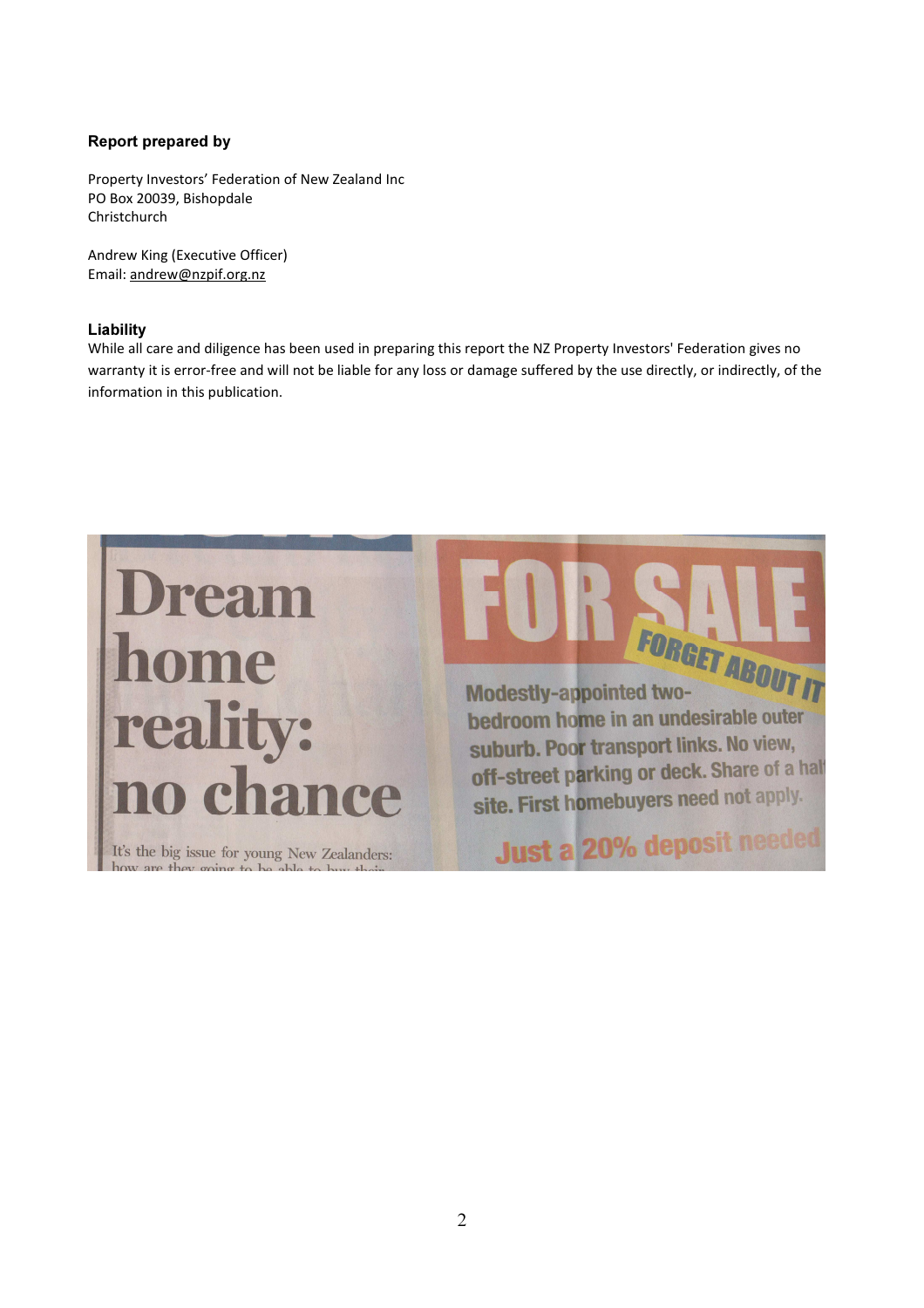### Background Information

#### New Zealand Property Investors' Federation Inc

The Federation established in 1983, comprises twenty local associations located throughout New Zealand, and is the national body representing the interests of over 7000 property investors directly and 250,000 indirectly.

#### NZ Rental Industry

It has been estimated that there are over 180,000 landlords in New Zealand $^{\text{1}}$  and Statistics New Zealand figures that over 472,000 households live in rented accommodation worth around \$60 to\$80 billion. There has also been a higher estimate of \$200billion<sup>2,3</sup>.

According to the Real ITO, the real estate industry's training organisation, about \$7billion of rent is paid each year by residential tenants<sup>4</sup>.

Overall small scale private residential landlords are the largest providers of rental accommodation in New Zealand.

### Purpose

The purpose of this study is to take an objective look at the situation first home buyers operated in for the decades 1985 to 2015.

Housing is of considerable importance to everyone in New Zealand. Influencing factors involved in the housing market are dynamic, going through cycles and changing over time.

Over the last few years there has been a widely and publicly voiced view that housing has never been more unaffordable than today and people are being forced into being tenants for life rather than home owners. This widespread view has had a considerable impact on the general population's beliefs on housing affordability.

The view that tenants cannot achieve home ownership has been repeated so often that it is likely a generation will accept this and not even try to achieve a home of their own. This is bad for society as well as the individual.

The information used to make this claim is usually income to house price ratios and rental price to house price ratios. When only this information is used, it supports the view that housing has become completely unaffordable.

However just using this information does not provide a complete picture of the situation.

 $\overline{\phantom{0}}$ <sup>1</sup> "Taxing times for landlords", NZ Herald 6/2/10

<sup>&</sup>lt;sup>2</sup> Tax Working Group has estimated the figure at \$200billion

<sup>&</sup>lt;sup>3</sup> "Rental property value overinflated", NZ Herald 19/5/10

<sup>4</sup> Commercial property, page D16, Sunday Star Times 24/4/11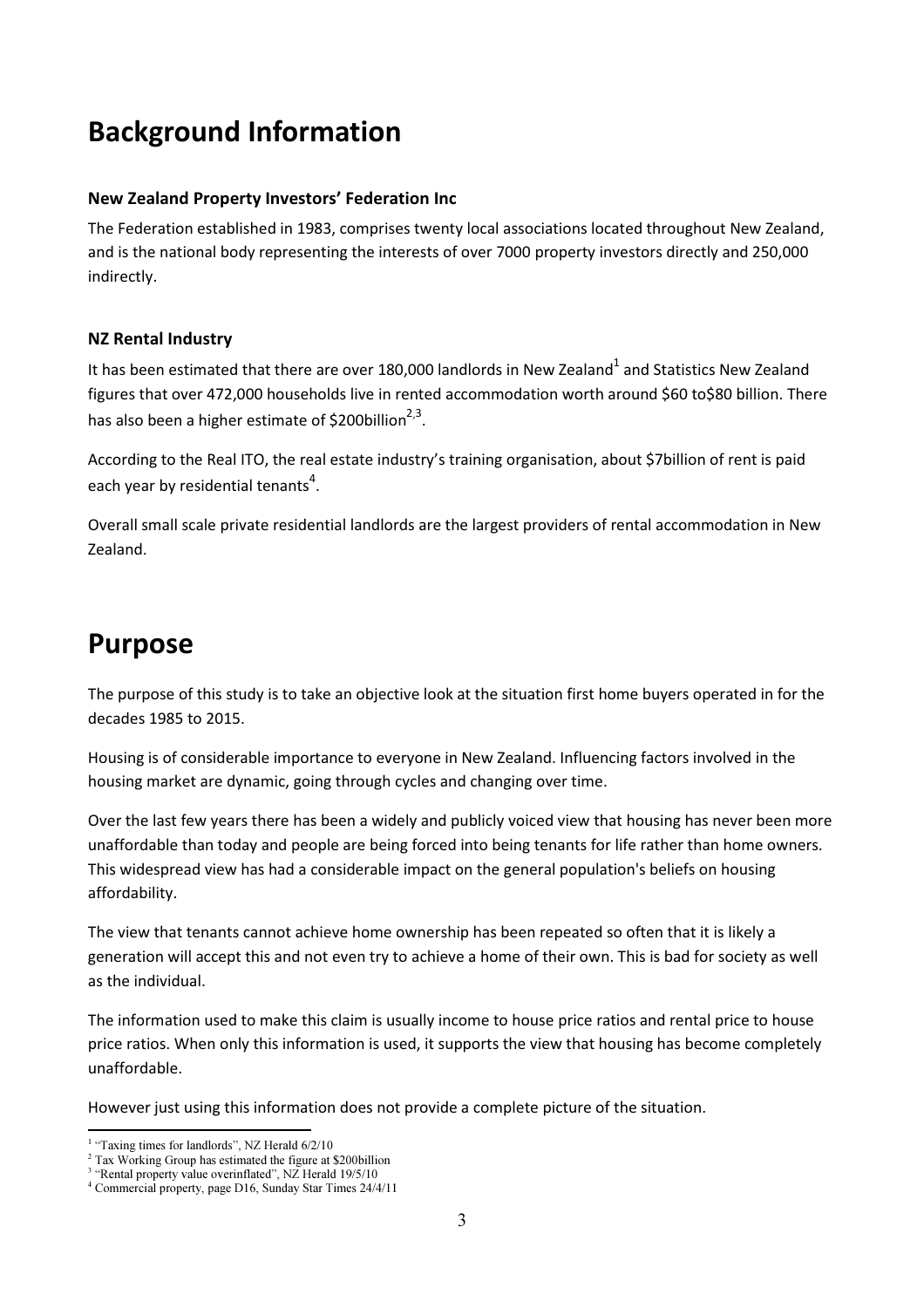Since 1985, mortgage interest rates have dropped considerably, meaning that house buyers can service a higher level of mortgage. Marginal tax rates and rental prices relative to incomes have fallen, meaning a higher percentage of disposal income is available to save for a deposit. In addition, all of a first home buyers Kiwisaver savings and First Home Owners Grants are available for a home deposit.

The NZPIF wanted to examine the situation that first home buyers faced within each of the decades from 1985 to 2015. What factors made buying a home harder and what factors made it easier?

Many commentators are saying that younger people are no longer able to achieve home ownership. Faced with hearing this view constantly, it is understandable that it could be taken as fact and lead young New Zealanders to not even contemplate home ownership.

The NZPIF wanted to examine if it has never been less affordable to buy a home in New Zealand and if first home buyers are destined to be tenants for life.

## Methodology

Two key aspects of buying your first home are the ability to save the deposit and to service the required mortgage.

The study sought to examine and compare each of these two aspects in the years 1985, 1995, 2005 and 2015 for first home buyers looking to buy the average New Zealand home. (In reality, it is likely that a first home buyer will purchase a lower than average property.)

To calculate the average house value, we used an average of the REINZ median sale price figure for the 12 months to December in each of the study years. This was to eliminate any highs or lows of any particular month during the study years.

To estimate the ability to save a deposit, the study assumed that a 20% deposit was required in each of the study years. We then estimated how many years it would take to save this deposit in each of the study years.

To do this, we took Reserve Bank income data and income tax rates in each of the study years to estimate net income. We then took off the cost of rent, usually the highest expense, and rationalised that tenants could save a third of the balance.

To complete the estimate of years it would take to save the deposit, we divided the required home deposit by the estimated annual savings.

To calculate mortgage serviceability, we estimated the size of the mortgage by taking the deposit amount from the average house price. We then applied the average floating mortgage interest rate from the four main banks operating in New Zealand, and assumed a 25 year repayment term.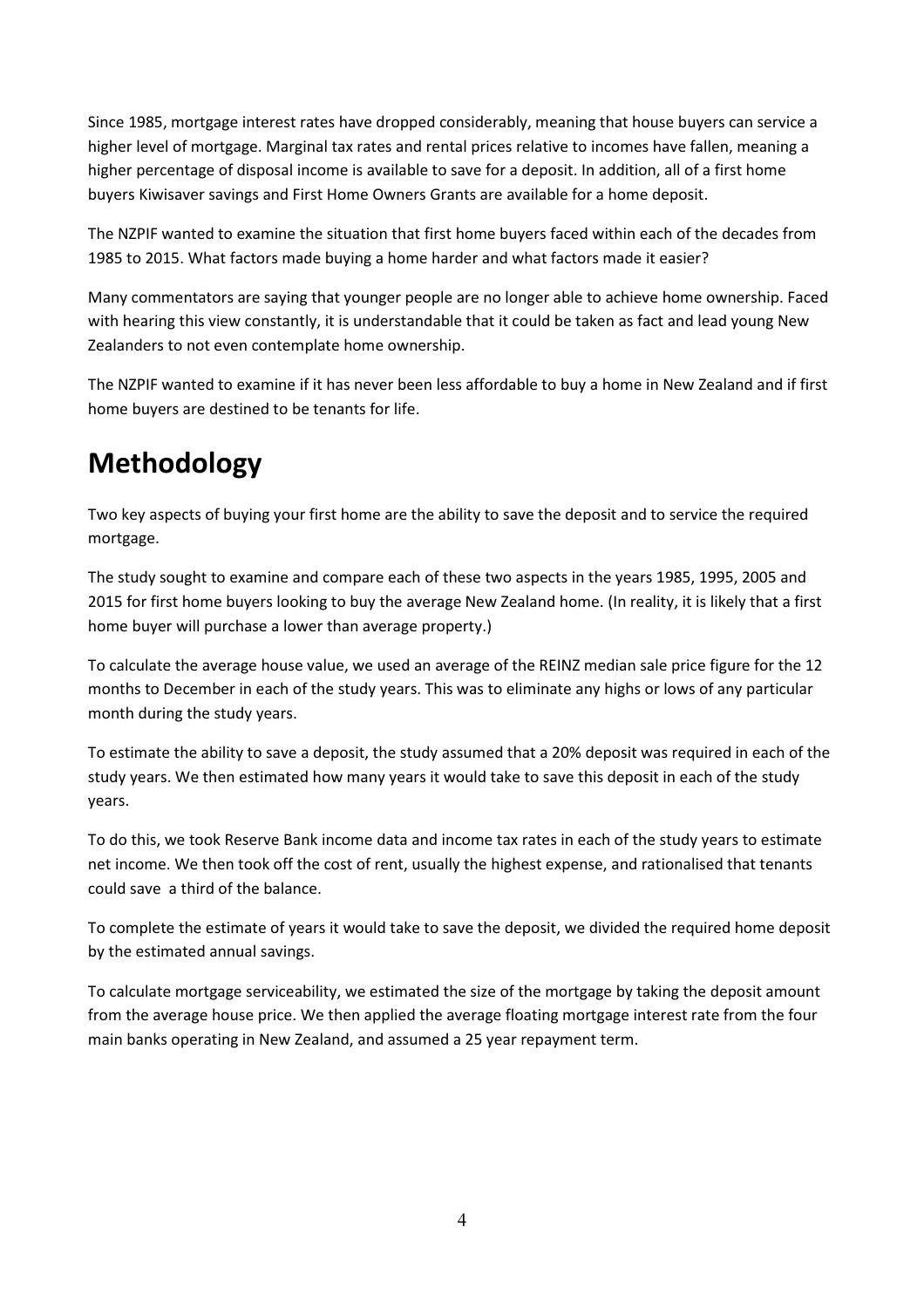## Findings

The study found that all factors in the study changed over the study period. Some made it harder to acquire property and some made it easier.

The key elements to causing change over the study period were house price and incomes increases, plus mortgage rates declines and the introduction of Kiwisaver.

Falling relative rental prices and income taxes also influenced home affordability over the study period.

#### Mortgage serviceability

House prices increased from \$80,000 in 1985 to \$460,000 in 2015, an increase of 475%. This corresponded with income increases from \$23,542 to \$61,173, an increase of 160%.

Clearly house prices had increased at a markedly faster rate than incomes, from a house price to income ratio of 3.4 in 1985 to 7.5 in 2015. This is the figure mostly used by parties looking to show that house prices have become highly unaffordable since 1985.

However in addition to increasing incomes going some way to offsetting home un-affordability, reducing mortgage rates were also a factor.

Mortgage rates fell markedly from 18.9% in 1985 to 5.6% in 2015. This meant that although house prices and therefore the size of the required mortgage increased markedly, the actual cost of the mortgage did not increase significantly.

Mortgage costs increased 124% from 1985 to 2015, which is lower than the increase of incomes at 160%. This means that mortgage serviceability actually improved between 1985 and 2015.

In percentage terms, mortgage serviceability fell from 52% of an average income in 1985 to 45% in 2015.

An added factor that wasn't included in the study was house sizes. The size of our houses has increased significantly over the study period, which would account for a portion of the increase in house prices. If as a population we had continued to build and buy smaller properties, mortgage serviceability would be even better than it is today.

However the positive impact of larger house sizes could be compensated by the impact of the introduction of student loans which would have a negative impact on some first home buyers. This was another factor not included in our study due to it not being universally applicable.

### Ability to save for a deposit

Higher house prices also had the effect of increasing required deposits. The required deposit for the average home increased from \$16,000 in 1985 to \$92,000 in 2015. As with house prices, this was markedly higher than incomes. The required deposit went from 68% of income in 1985 to 150% of income in 2015.

However there were factors that helped 2015 home buyers to save a deposit.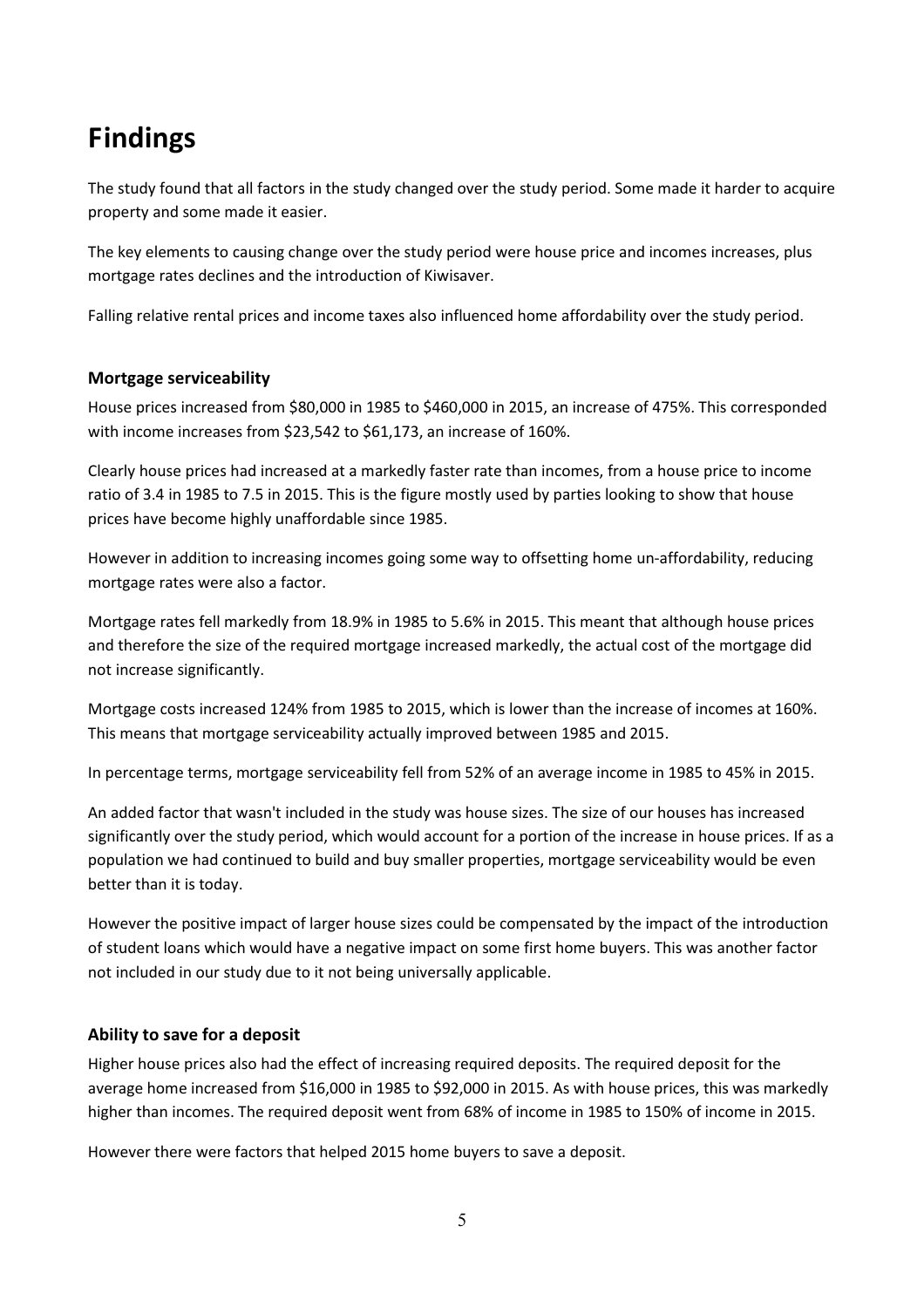The cost of rent is a large expense for home buyers who are renting while saving for a deposit. The cost of rent as a percentage of income has dropped from 42% of income in 1985 to 32% of income in 2015. This has the effect of increasing disposable income and a home buyers ability to save for a deposit.

If rental prices in 2015 were the same percentage of income as 1985, then the rental price would be \$25,673 rather than the \$19,760 that it was. This means that first home buyers have the potential to save an extra \$5,013 a year towards their home deposit.

Marginal income tax rates have also reduced from 21.5% in 1985 to 18.6% in 2015, which also allows the potential for first home buyers in 2015 to save more towards their home deposit.

Home buyers in 1985 had access to Home Ownership Accounts, which could provide \$4,612 towards a home deposit. This amounted to 28.8% of the average required deposit.

Home Ownership Accounts ended in 1986, so were not available for the following decades.

However Kiwisaver has effectively replaced Home Ownership Accounts in helping first home buyers with their deposit. The Kiwisaver first home grant provides \$5,000 to first home buyers buying an existing home, or \$10,000 towards building a first home. First home buyers can also withdraw all of their Kiwisaver funds to go towards a deposit. At a contribution rate of 3% this amounts to \$20,959 within the study period.

The Kiwisaver contribution accounts for 28.2% of the average required deposit in 2015, which is remarkably similar to the 28.8% average of old Home Ownership Accounts of 1985.

To estimate how long it would take a first home buyer in each decade to save for a deposit, we started with the required deposit and took away any amounts from Home Ownership Accounts or Kiwisaver leaving the amount that the first home owner would have to contribute themselves.

We took the average income minus tax and the cost of renting, then assumed savings of 33% of the balance. This equated to between 12% and 15.5% of total income over the four study years.

We then divided the amount that the first home owner would have to contribute themselves by the calculated savings amount in each of the study years.

It was clearly easiest to save for a home deposit in 1985, when it took four years. After home ownership accounts were withdrawn, it started to take longer for first home owners to save a deposit.

It took 6.3 years to save a deposit in 1995 and 7.5 years in 2005.

The increasing time to save a deposit reversed in 2015, when it took 7 years to save for a deposit. This was primarily due to Kiwisaver.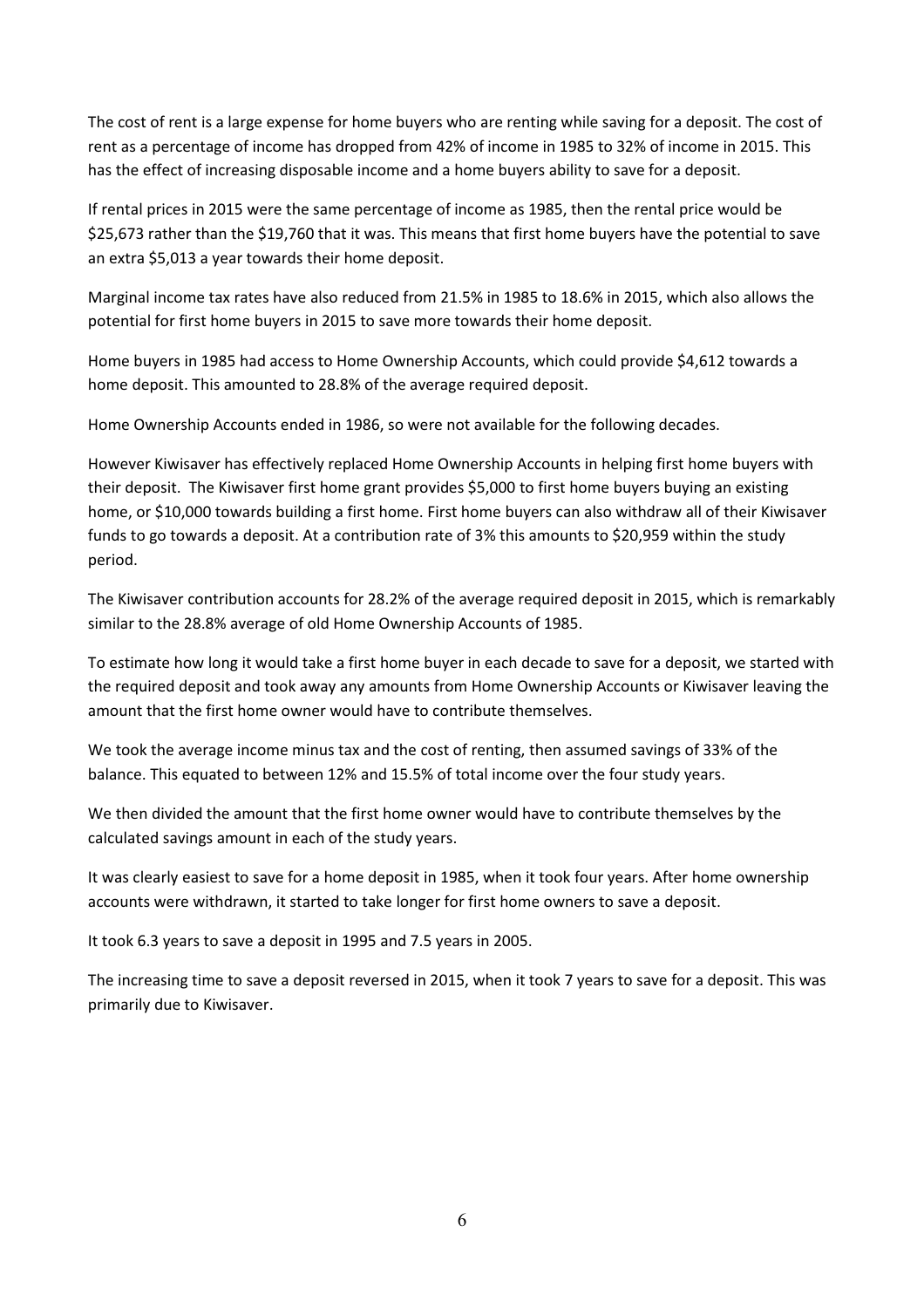### **Discussion**

Property prices have continued to increase in a cyclical manner throughout the study period between 1985 and 2015. In the mid 80's it was easier to save a home deposit, but harder to afford the mortgage cost due to high interest rates.

Over the following two decades it became harder to save for a home deposit, but easier to afford the mortgage cost.

The ability to buy a first home would likely have been easier if, as a population, we continued to live in similar sized properties. Instead, it appears that we used falling mortgage interest rates to buy bigger and better homes. Increasing regulation on new buildings is also likely to have contributed to better but more expensive homes.

Falling mortgage interest rates offset higher house prices and meant that this period had the second best mortgage affordability costs among the four study years.

The introduction of Kiwisaver first home grants and the ability to withdraw Kiwisaver funds as a first home deposit improved first home owners ability to save for a home deposit. The 2015 year had the third lowest number of years to save a first home deposit.

### Conclusion

The study sought to examine if it has currently never been less affordable to buy a home in New Zealand and if first home buyers are destined to be tenants for life.

The study found that the study year of 2015 was not the worst of the four years in the study for either saving a home deposit or the ability to pay for a mortgage.

Directly comparing 1985 with 2015, it was easier to save a deposit in 1985 but harder to service the mortgage.

It appears that there has always been a factor when buying your first home that has made it difficult for the first home buyer. However this has always been the case and recent first home buyers are not facing the worst combined conditions in the four decades of the study. In fact they were not the worst conditions for either saving for a deposit or serviceability of the mortgage.

Commentators who state that it has never been less affordable to get into your first home are wrong and may inadvertently be doing a great disservice to first home buyers.

Being told that they cannot achieve home ownership is likely to stop potential first home buyers from even trying. Rather than standing up for first home buyers, those who continue to state that housing has never been less affordable may in fact be condemning them to being tenants for life.

This is a poor outcome for the individual, but also a serious risk for New Zealand, as tenants are likely to be less financially secure in retirement and may require a higher level of taxpayer support.